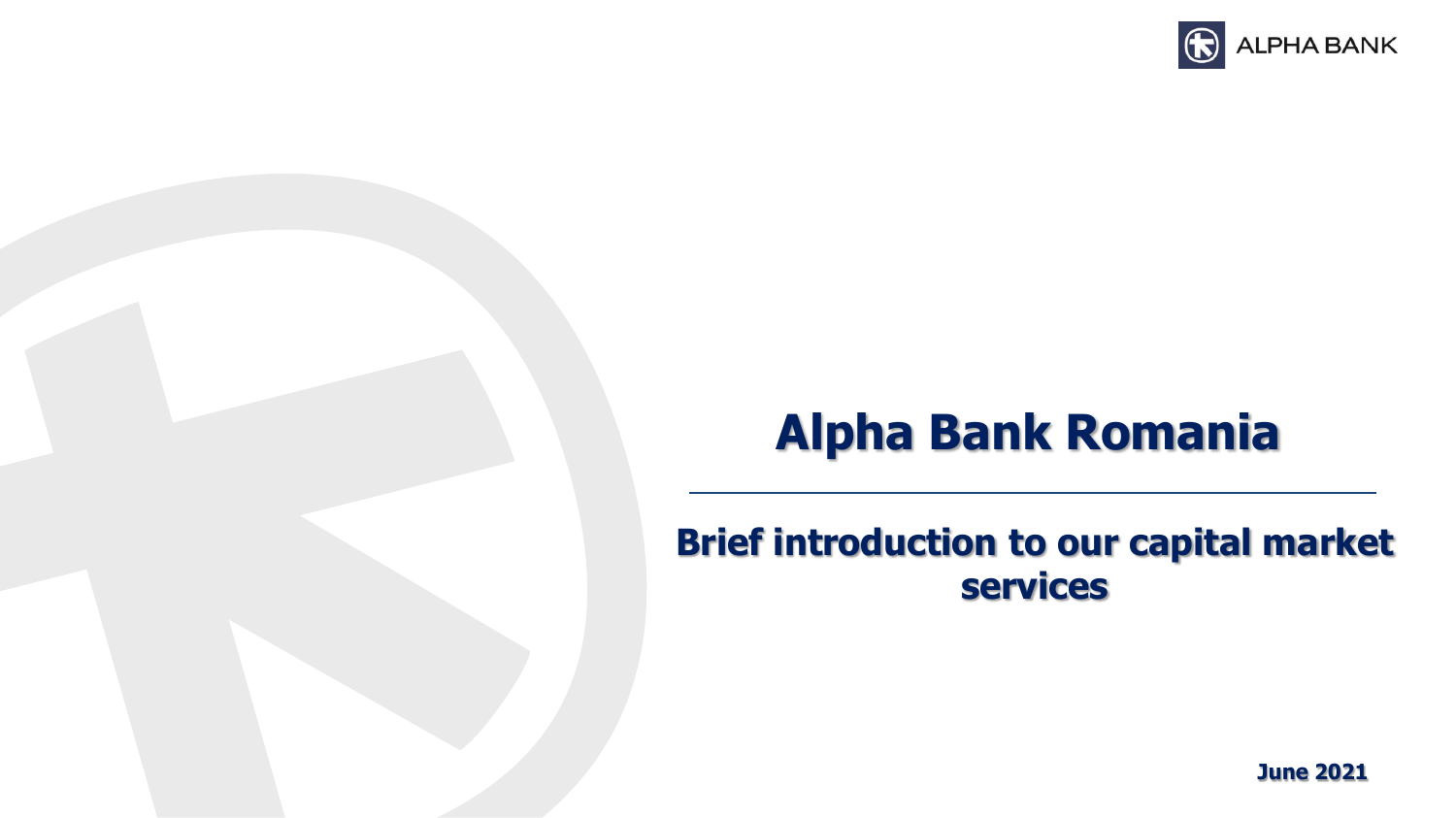# **Alpha Bank Romania – At a glance**





**Alpha Bank Romania** is a universal bank, offering a wide range of services and<br> **Unit network covers 95% of counties:** products, both for individuals and for SME & corporate sector, with a strong retail network

#### **Key Facts:**

- **First foreign bank** granted license in Romania, established in 1994  $\overline{\mathbb{H}}$
- 圖 Owned by **Alpha Bank Greece AE** (99.92%)
	- **Top 10 universal bank** with **3.2% asset market share** (Dec'20)\*
- **First bank to launch a housing loan,** leading to the creation of local mortgage market íπi
- $\boldsymbol{\nabla}$ **Rated by Moody's Ratings Agency** (Ba2)
	- **Highly experienced personnel** (~2.0k employees)
- 볾 **Strong network presence** (130 branches)
- **della** Member of the **Energy Efficient Mortgages Pilot Scheme**

#### **Alpha Bank Romania – Key figures** *(FY 2020)*

| Total assets: | €3.679m | NPE ratio: | 3.81%  |
|---------------|---------|------------|--------|
| Gross Ioans:  | €2.575m | CET1:      | 21.52% |
| Deposits:     | €2.676m | CAD:       | 24.32% |



\* Own computation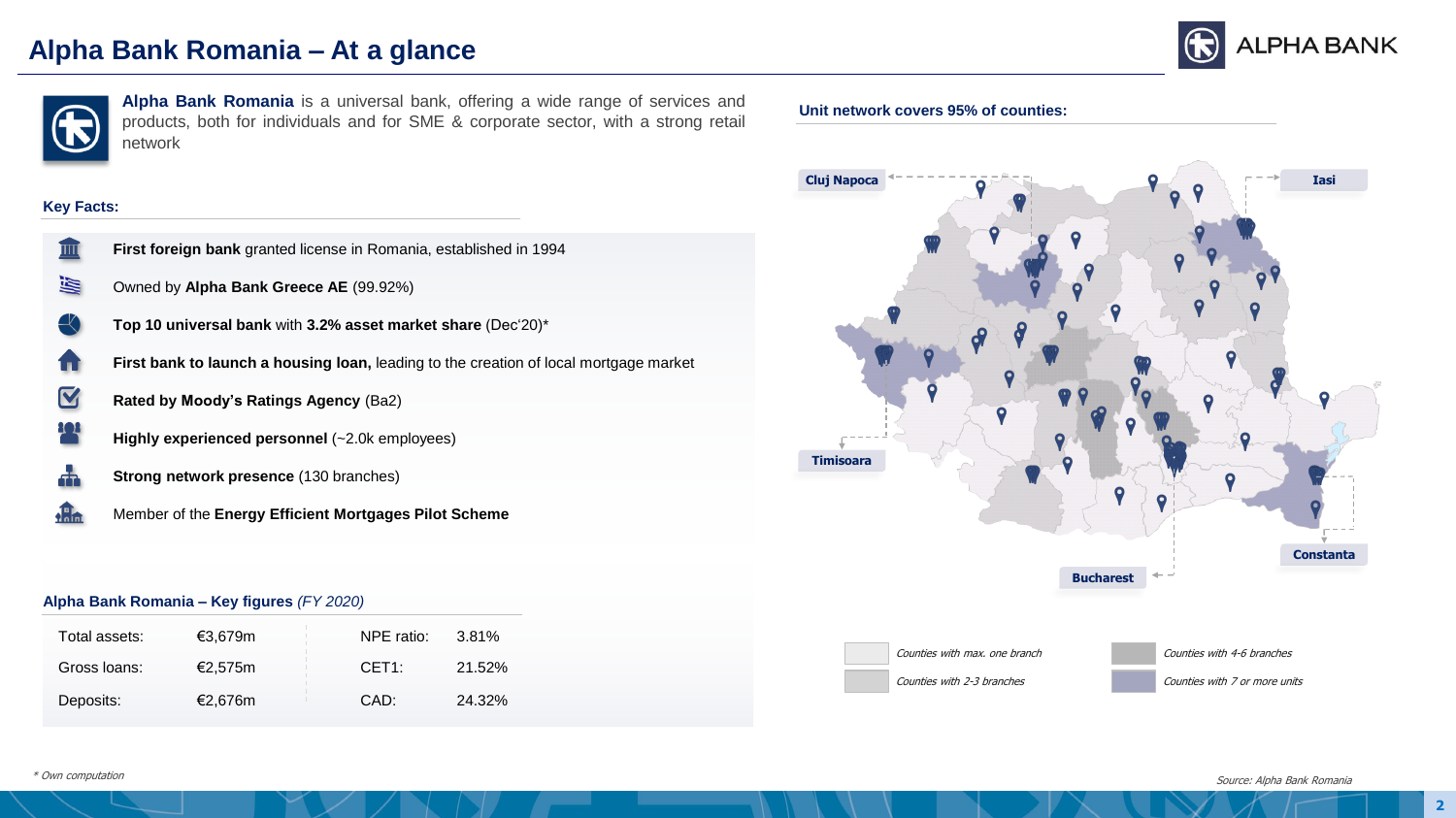# **Alpha Bank Romania – Financial investment services**



- $\checkmark$  Alpha Bank Group has been a constant participant to the Romanian capital market since 1994 through its brokerage company, i.e. Alpha Finance Romania (AFR) which was a founding member of the Bucharest Stock Exchange and part of many landmark transactions
- $\checkmark$  Starting with October 2020, AFR's business, including clients and personnel have been integrated within Alpha Bank Romania
- $\checkmark$  Member of Bucharest Stock Exchange
- $\checkmark$  Member of Romanian Central Depository



#### **Trading**

- $\checkmark$  Our team of brokers strives to offer both institutional and retail clients real time access to flows and competitive costs
- $\checkmark$  We are providing tailored trading services to domestic and foreign institutional clients.
- $\checkmark$  Global connectivity with foreign markets through an external broker with access to more than 18 major financial markets all over the world (DMA)
- $\checkmark$  Our retail online trading platform ensures instant access to BSE



## **Investment Banking**

- $\checkmark$  Alpha Bank Group has been one of the prominent financial advisors on the domestic market, involved in many significant capital market projects
- $\checkmark$  We offer a wide range of advisory services, i.e.:
	- $\checkmark$  Funds raising via IPOs and debt issuance
	- ✓ Takeovers and shareholders' squeeze-out
	- ✓ M&A advisory
	- $\checkmark$  Regulatory advice
	- $\checkmark$  Business valuation of listed and private companies and business plan drafting etc.

## **3 Equity Research**

**2**

- $\checkmark$  Equity research offers full coverage of Romanian capital market
- $\checkmark$  We issue various macroeconomic reports daily bulletins on local capital market, target price updates, earning reviews and flash notes on local blue chips alongside light coverage of some small caps.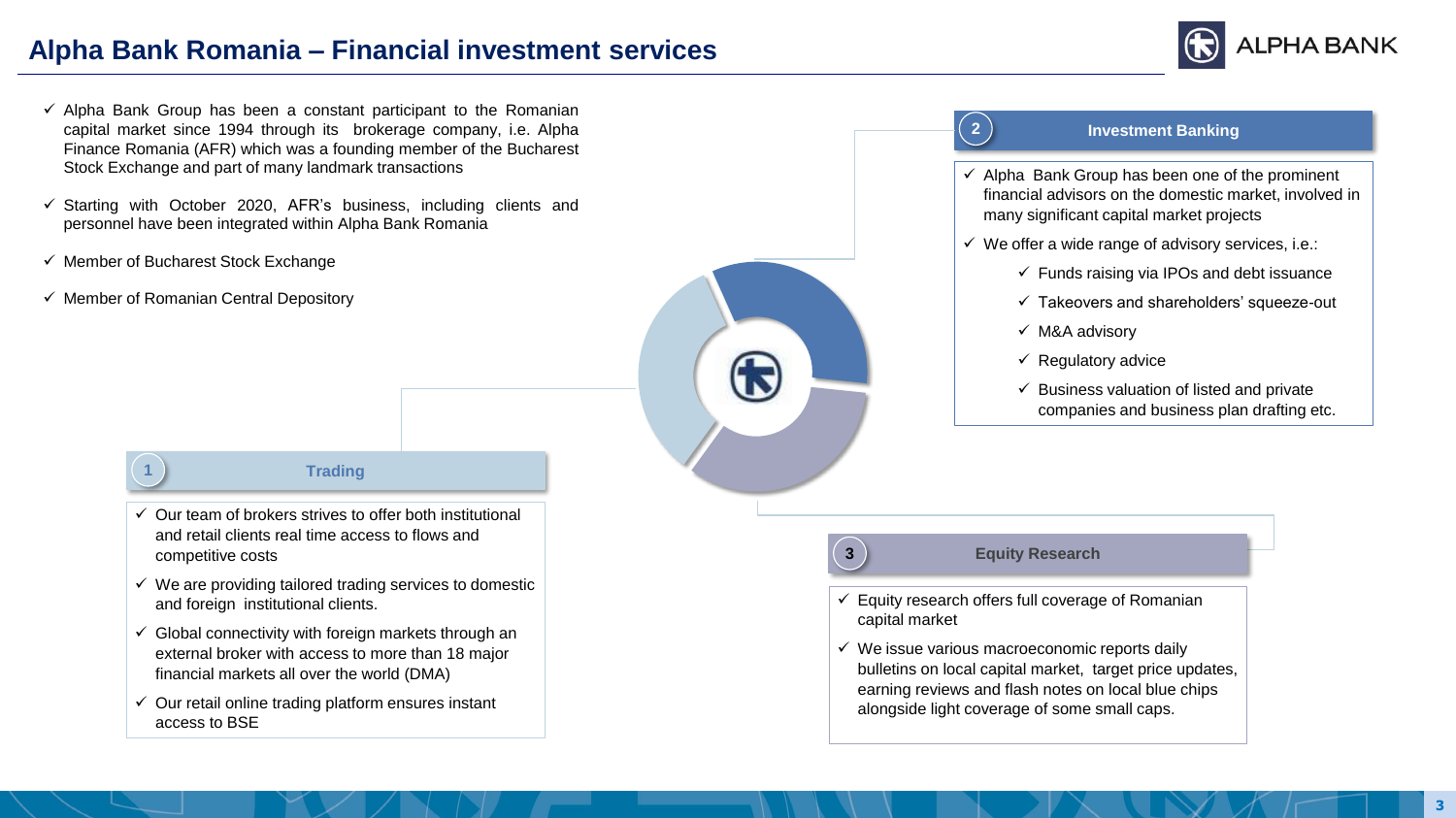



- other documents needed to obtain regulatory approvals
- ✓ Develop the **marketing** strategy and investment case

| Maintain communication with capital market<br>institutions (Bucharest Stock Exchange, |
|---------------------------------------------------------------------------------------|

- ✓ Maintain communication with **capital market**  Financial Supervisory Authority, Central Depository)
- $\checkmark$  Submit the applications for obtaining **regulatory approvals/registrations**, i.e. BSE, FSA, Central Depository,
- ✓ Organize **meetings with investors** to present them the investment case
- ✓ **Structure the offer**, by determining, as applicable, the issuing price, interest rate, size etc
- ✓ Coordinate **subscriptions**, perform **allocation**, **execute** trades and settlement

| <b>Post-listing assistance</b>                                                                                                                            |
|-----------------------------------------------------------------------------------------------------------------------------------------------------------|
| $\checkmark$ Assist the company in fulfilling its <b>post-listing</b><br>disclosure requirements:<br>ad-hoc reporting,                                    |
| preparing and submitting annual/half-<br>yearly/quarterly reports                                                                                         |
| $\checkmark$ Support the company in developing its<br><b>Investor Relations function</b>                                                                  |
| $\checkmark$ Assist the company in implementing the<br>recommendations of the BSE Principles for<br>Corporate Governance applicable for AeRO<br>companies |